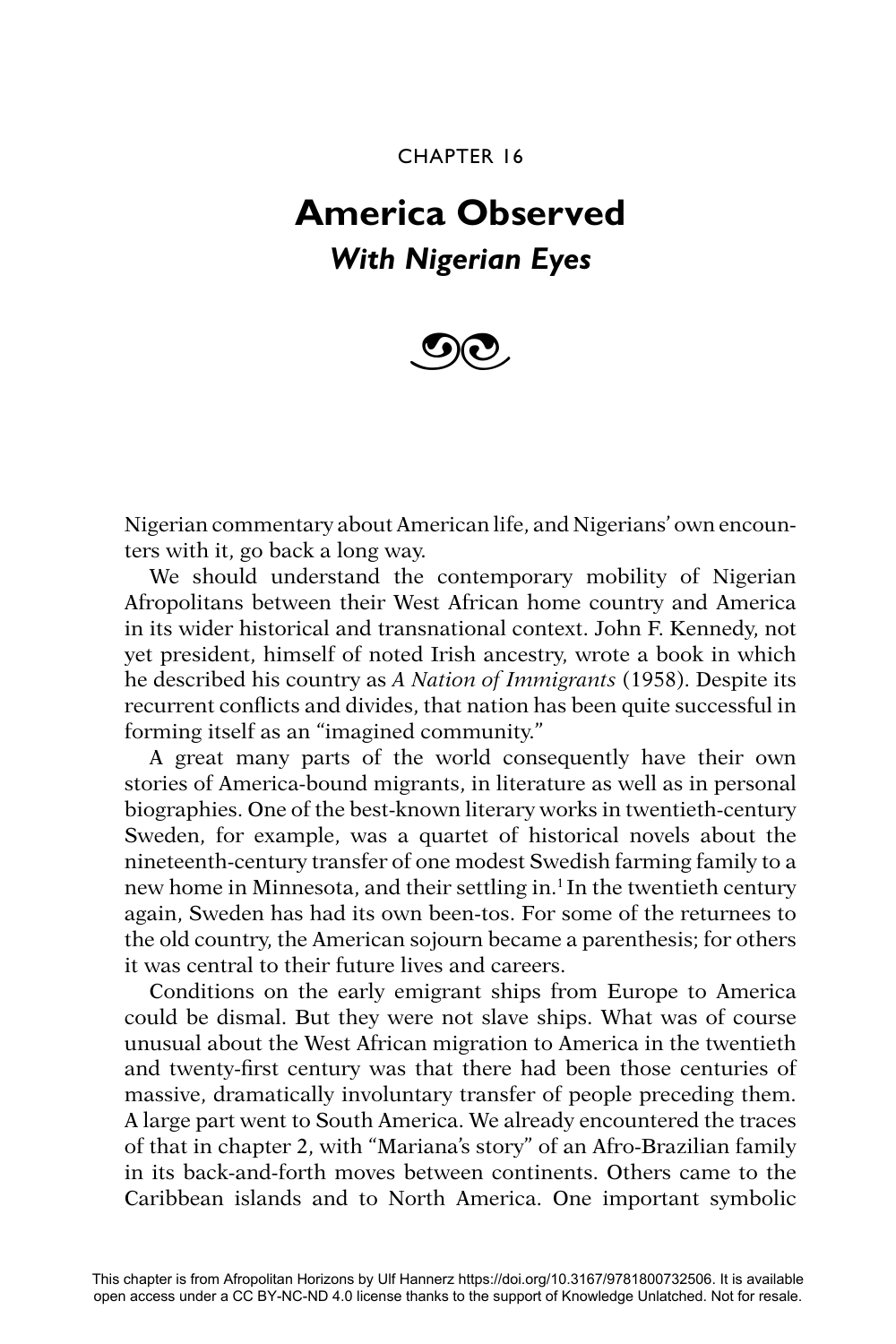figure of that era is an Igbo, Olaudah Equiano (also called Gustavus Wassa as his slave name for a period, somehow drawn from the name of the sixteenth-century Swedish aristocrat-turned-monarch who had a major part in turning one part of Scandinavia into a country). Equiano's story may not be entirely clear; his own narrative covering much of the latter half of the eighteenth century includes his capture, a moment in domestic slavery not so far from home, then the traumatic journey on a slave ship across the Atlantic, a fairly brief stay in the southeastern parts of what had yet to become the United States, many years as a sailor under varied circumstances, and time in Britain as an anti-slavery advocate.2

Among the migrants to the United States have also been those from the islands of the Caribbean, such as Jamaica, with their own slave trade and plantation slavery past, and their own intricate relationships to the United States. (It was one Jamaican immigrant, Marcus Garvey, who led an early twentieth-century movement advocating a return to Africa.) They, and their descendants, are also now a part of the American social scene where African newcomers find themselves.

As Taive Selasi came around to coining the twenty-first-century term "Afropolitans," her own personal connections were Ghanaian and Nigerian, but insofar as its reference is continent-wide "Afro-," we should also bear in mind that Africa-rooted literature is by now represented in North America by a wider range of writers. Ngugi wa Thiongo, celebrated Kenyan nationalist author, has continued to tell his stories about Kenya from a professorship at a university in California; and Alain Mabanckou, originally from Congo-Brazzaville, now has a similar academic base for his literary returns to Pointe-a-Pitre, his harbor hometown on the South Atlantic.

But Nigeria is a very large country, by African or any other standards, and so that is one reason it has so many commentators on life in America. And they go back in time. There was indeed Olaudah Equiano. In the introduction of this book we shared Nnamdi Azikiwe's memories of finding an overnight sleeping place in the New York subway. Then in the period of Nigerian independence, there was soon the pioneering volume of a new era in John Pepper Clark's *America, Their America*   $(1964).$ <sup>3</sup> This was nonfiction, combining personal memoir with critical commentary.

Born in that part of southern Nigeria identified as the Midwest, to an Ijaw father and an Urhobo mother, Clark gained an academic degree at Ibadan in 1960, the year of independence; he was then a research fellow there, working also for the Ministry of Information and doing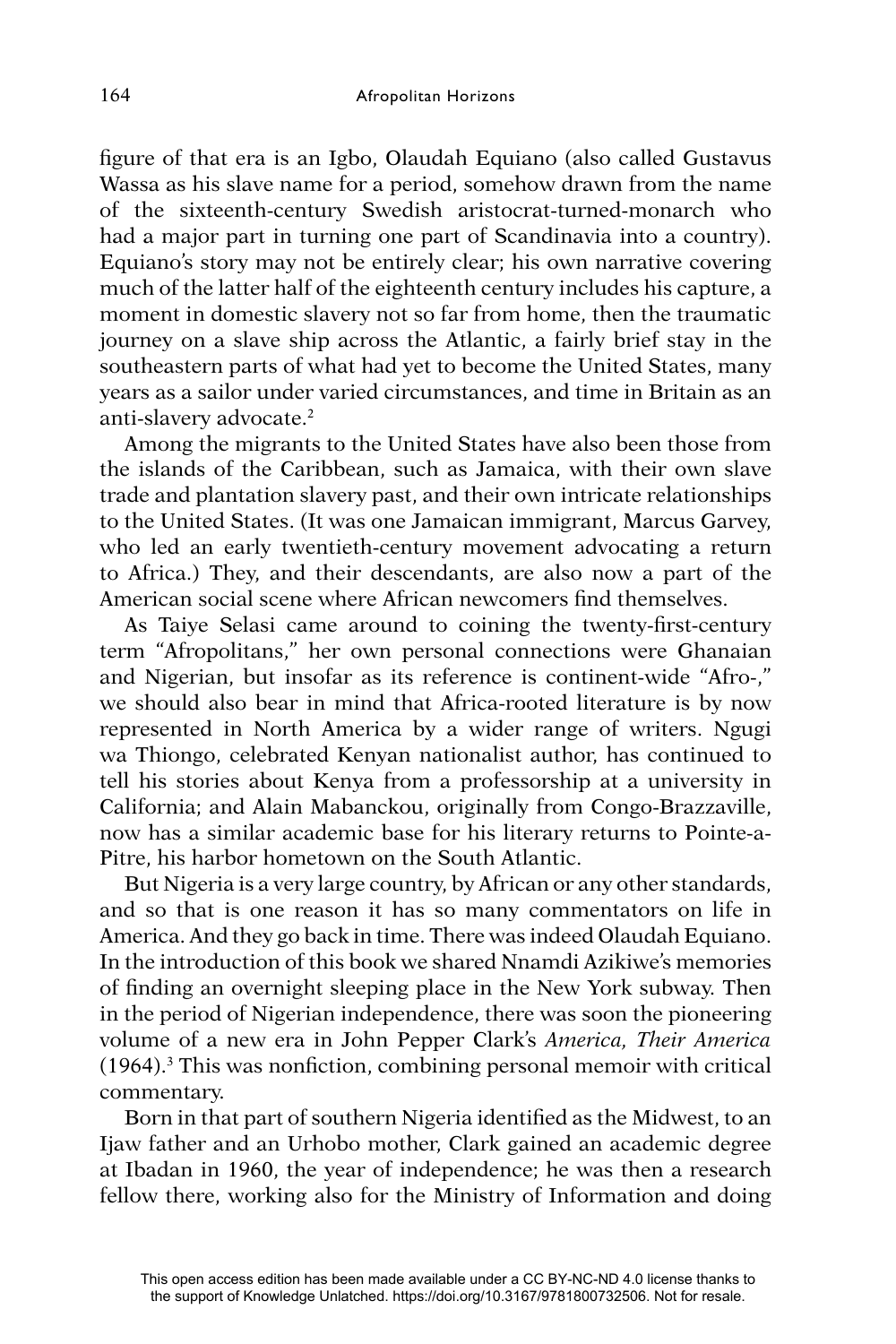journalism for a daily paper while gaining a reputation as a playwright and poet.<sup>4</sup>

All that gained him an invitation to a one-year fellowship in the United States. Primarily he was to be based at Princeton University—at the time still showing the double face once personified by its president (and later American president) Woodrow Wilson: internationalist in the world out there, Southern white with aristocratic leanings at home. In large part, this was a finishing school for young Southern upper-class men in a period when the universities in their own region were not quite trusted with the job.

So here John Pepper Clark arrives, with his cultural and political sensitivities, trained in the late-colonial/postcolonial atmosphere of academic Ibadan and the Mbari Club (see chapter 6), and with a dash of youthful arrogance. There will be course work to attend to, but he will have opportunities to tour other parts of the country as well, relevant to his interests. Group visits are arranged to Washington, to the Congress and to the Supreme Court, with dignitaries present. And he has his own friendly contact with Langston Hughes, leading African American writer, whom he has already met at a Mbari Club event. There is some talk of a performance of *Song of a Goat*, Clark's play, as yet only shown in Nigeria (and published by Mbari), although that comes to nothing.

But then there is the more general question of how Americans relate to Africa. This is the time of the Cold War, and it is the wish of the United States to win allies in newly independent countries by what would later come to be described as "soft power," not least through varieties of cultural influence—such as making friends with people like Clark: "The constant concern of every American I came in contact with," he wrote, "from the professor to the professional hostess and even the publican, was to convert me, an unbelieving foreigner and African. Indeed the shock seemed to be that this was necessary at all; the gospel really ought to have reached and sunk into me already" (Clark 1964: 118–119). So the visitors are taught, or learn for themselves, about American history, and America's own North-South divide, and the advantages of free enterprise. And they see the toll highways, and experience the marvels of American kitchens—a topic of Cold War triumph in the "kitchen debate" that then vice president Richard Nixon had had, not so much earlier, with Nikita Khrushchev.

Yet Americans are too often woefully unprepared for well-informed dialogue with African interlocutors, as in this excerpt from a conversation at a Rotary Club meeting, with Clark as a guest: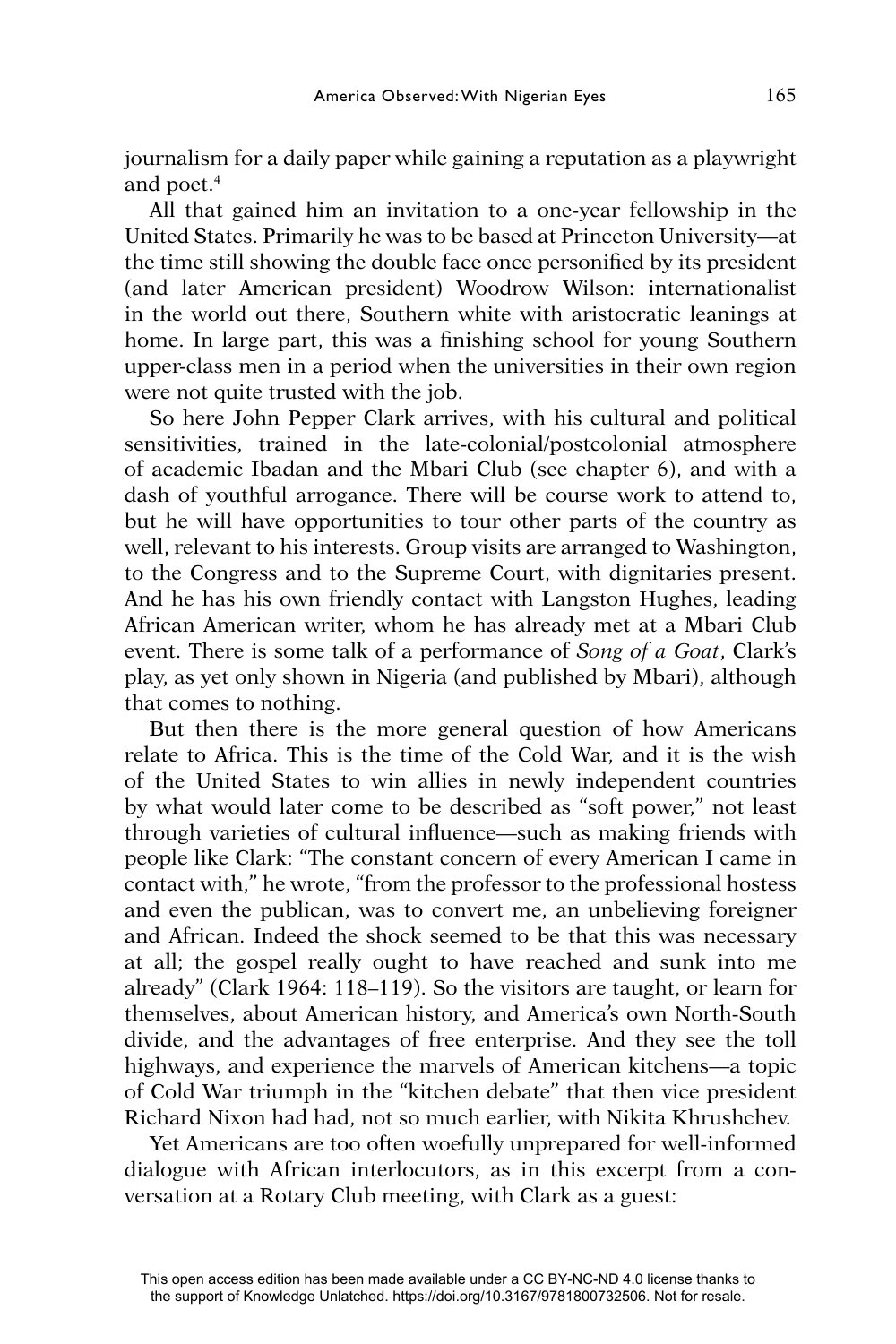"Now Ghana is your capital city, isn't it?"'

"No!" I said. "Ghana and Nigeria are two separate states entirely."

"No!" he fixed me with his fork. "Now that really is news. And is Nigeria north of the other then? Excuse my asking, but these new countries in Africa, they are creations of the British and the French, aren't they?" (Clark 1964: 134)

And from another conversation, with a young Black actress, who wonders why Clark wants to see the zoo:

"Why to see the inmates there," I explained. "I'm dying to see those lions, elephants, tigers and all my other wild cousins in there."

"You miss them?" Marlene looked real scared.

"Haven't seen any of them before in all my life," I disclosed.

"No, are you kidding? Don't those creatures crawl your village like automobiles here?" (Clark 1964: 136)

It is true that some Americans turn out also to have a somewhat hazy idea of the geography of their own country—"really a continent," as Clark also reluctantly has to admit.

Gaining some overview of educational exchange arrangements between the United States and Africa, he becomes increasingly critical. Too many young Nigerians are at American campuses who are actually needed at Ibadan, Nsukka, and Zaria, and who would be better off there. They might continue on in the United States to advanced degrees with academic topics for which there would be little use in Nigeria. More generally, Clark is invited to diverse gatherings with Americans, white or Black, but often exchanges at these become quite heated. He often voices criticisms of what the prominent sociologist Franklin Frazier (1957) had recently described as the "Black bourgeoisie." Then, in one such sociable setting, he overhears a comment evidently about himself: "Of course the young man may be a genius. But how can I possibly ask friends over to meet him when he shows such a penchant for making enemies?" (Clark 1964: 75). He has in mind going on a trip of his own to the Deep South to witness segregation and the civil rights struggle for himself, but is advised against it. If he were really to insist, he should at least wear one of these Nigerian robes, to show that he is not a Black American. But then that is a style he never uses, in Nigeria or anywhere.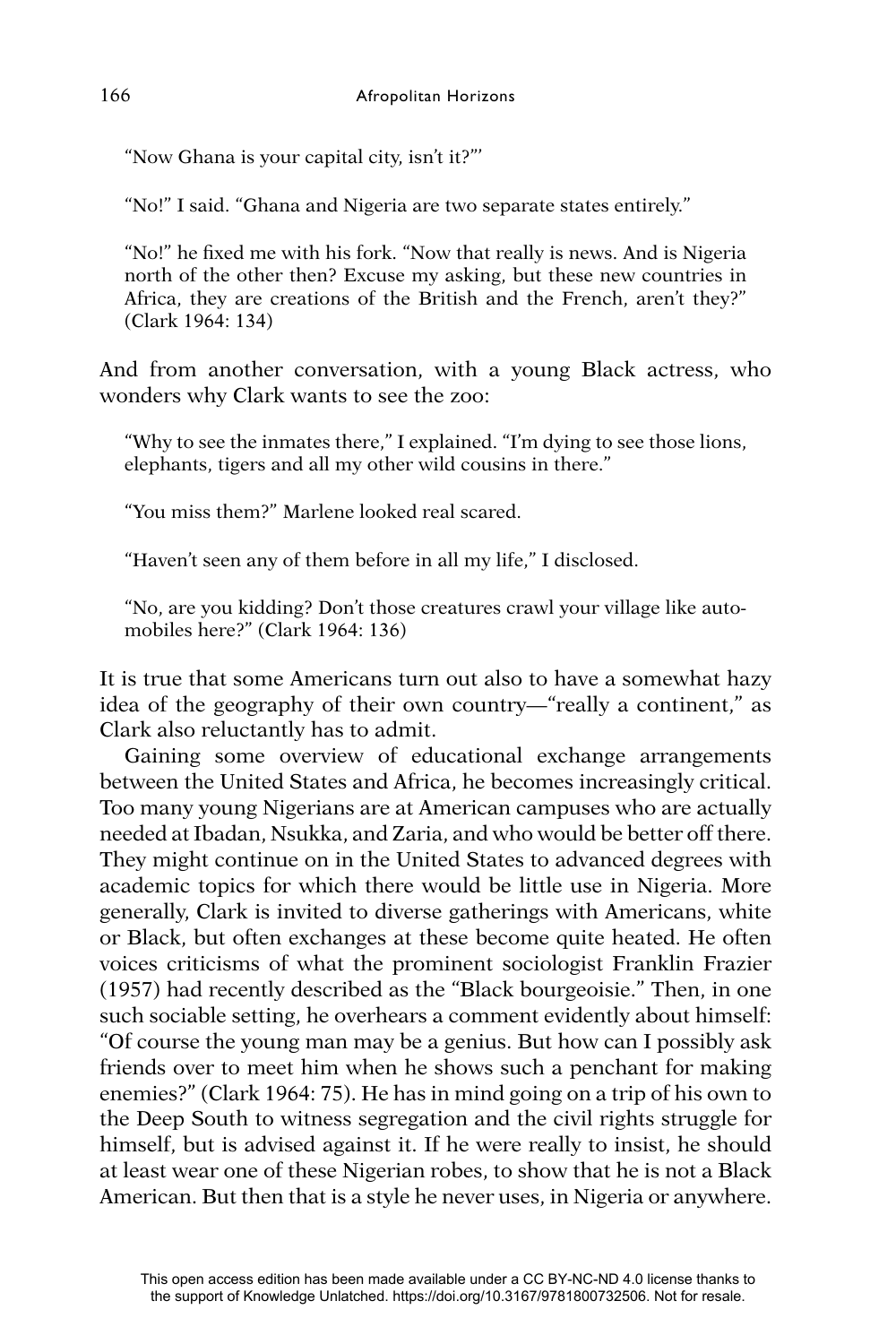His hosts at Princeton indeed find him difficult to deal with. He does not attend classes for his assigned courses very regularly either, so, as the end of the academic year approaches, it is made clear that he risks overstaying his official welcome. He plays with the idea of ending his American year with an extended journey around the country by Greyhound bus, in this era offering especially cheap travel to foreign visitors (99 dollars for a month's unlimited travel). But he decides against that, and so friends see him off at New York's Idlewild Airport—to be renamed, before his book comes out, after the president who is assassinated some months after Clark's departure. His friends hope they will soon see him again.

So Clark returned to Nigeria for a prominent academic career at the University of Lagos. *America, Their America* was published in London. But, perhaps by then mellowed, he came back much later for visiting professorial appointments at leading American universities. He died in 2020, at age 85.

Understandings of Africa in the outside world continue to be spotty and uneven. In Chimamanda Ngozi Adichie's collection of short stories, *The Thing around Your Neck* (2009; a number of them previously published in the *New Yorker* and *Granta*), many dwell on Afropolitan themes. One describes the commotion at the visa section of the American Embassy in Lagos.<sup>5</sup> Another is about Ujunwa, a woman writer representing Nigeria in a workshop for African writers in Cape Town—to be more exact, at a conference center at "Jumping Monkey Hill." She does not enjoy the company of the other writers very much, and gets irritated at the rather condescending manners of the ever-sohelpful white South African host couple. The wife suggests that with such exquisite bone structure, Ujunwa must be from Nigerian royal stock. Ujunwa just cannot resist such a provocation, so she confirms that she is indeed a princess—"one of her forebears had captured a Portuguese trader in the seventeenth century and kept him, pampered and oiled, in a royal cage."

The title story in the collection, however, is about a young Nigerian woman who finds herself working as a waitress in a cheap restaurant in Connecticut. A young male customer seeks her out, of xenophile sentiments, again and again, finds out that she is Nigerian, asks if she is Yoruba or Igbo, as she does not have a Fulani face. Who is he—a professor of anthropology at the state university? (No, it turns out.) She tries to avoid him but finally gives in. He tells her that he has traveled in Ghana and Uganda and Tanzania, and loves the poetry of Okot P'Bitek and the novels of Amos Tutuola. After he has taken her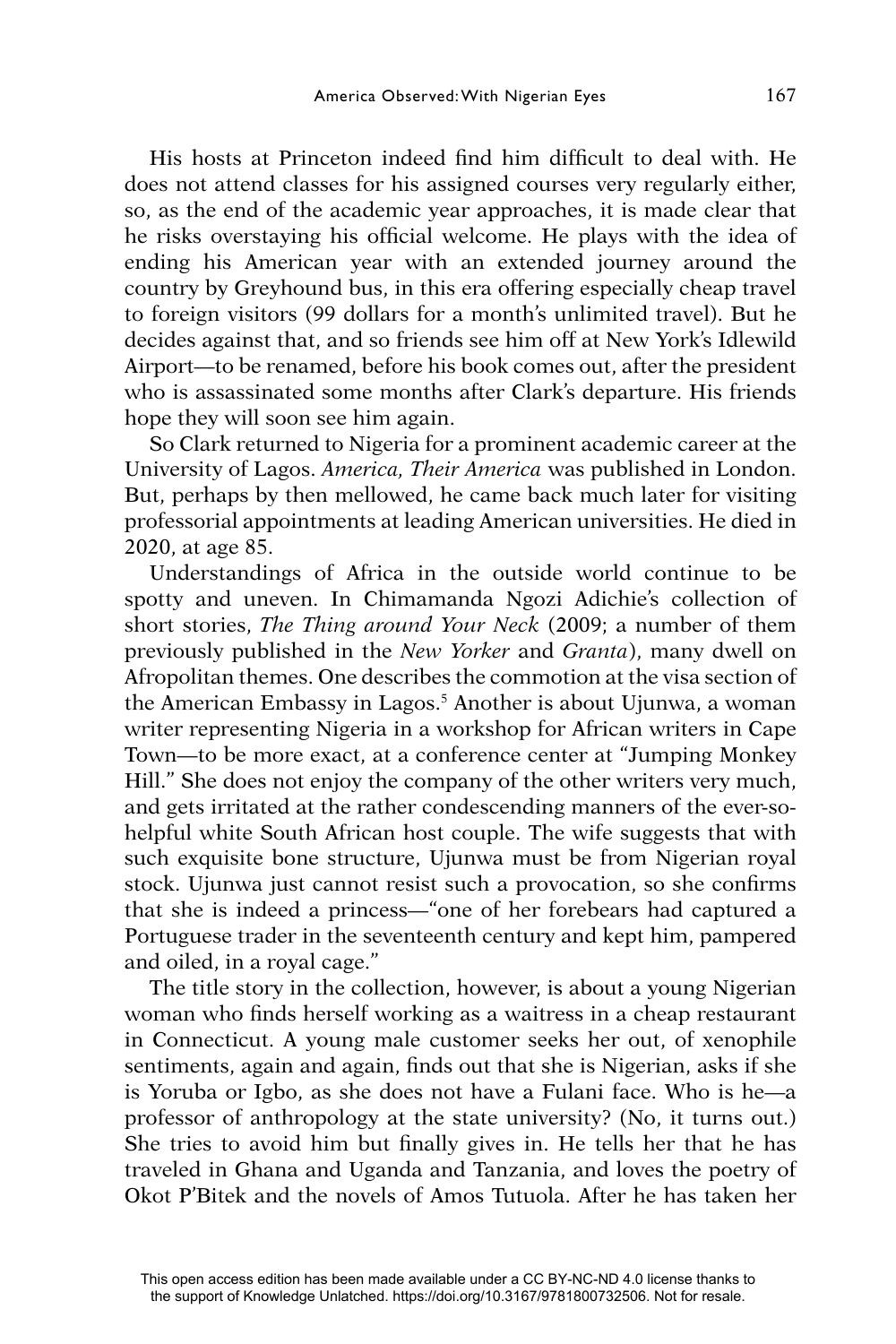shopping at an African store to buy groceries, she prepares Nigerian dishes in her kitchen, and he ends up vomiting in her kitchen sink.

But most of the people she encounters at the restaurant have no idea about Nigeria. Since she is Black and speaks with a foreign accent, many assume she is Jamaican. Guessing that she is African, other customers tell her they love elephants and want to go on a safari.

Okey Ndibe arrives in the United States just over a quarter century after John Pepper Clark, but by the time his memoir *Never Look an American in the Eye* (2016) appears, he has already been established in the country for a long time, and has also just published two novels: *Foreign Gods, Inc.* (2014) and *Arrows of Rain* (2015)—more about the former in the next chapter. "Never look an American in the eye" is the advice he got from his uncle Ochendo before his first departure. The uncle explained, "Americans can't stand any stranger looking them in the face. They take it as an insult. It's something they don't forgive. And every American carries a gun. If they catch you, a stranger, looking them in the face, they will shoot" (Ndibe 2016: 33). Perhaps uncle Ochendo had the idea from American movies, since to the best of his nephew's knowledge, he had never met an American face to face.

Before Ndibe gets that far, however, his memoir sketches some of his early life and his family background. The book takes a somewhat zigzagging path through his biography, but let us reorganize it into a more straight chronology, even going back a couple of generations, to get a sense of the store of experiences and horizons already accumulated. His paternal grandfather had been a great wrestler and had worked as an artisan with British merchants at Warri, in the Niger Delta—what remained from this were a couple of Igboized loanwords: *nimucomupoopu* from "nincompoop," *sukaliwagu* from "scallywag." His father had been a World War II soldier with the Royal West African Frontier Force in Burma (we have seen more about that as a Nigerian experience in chapter 14). Just as the war ended, this quite outspoken lance corporal had made friends with a British lieutenant, who became a pen pal forever after, through good and hard times (the lieutenant returned home and became a reverend), and he also gained the chance to be trained in the postal services. So as postmaster and elementary school headmistress, Ndibe's parents were respected middle-class people in the town where he grew up. His father was a long-serving secretary of the town union, and in the late 1960s became a loyal Biafra patriot; but as he voiced his opposition to some of the activities of the Biafra regime, he was once placed in detention for several weeks (returning home with a new beard).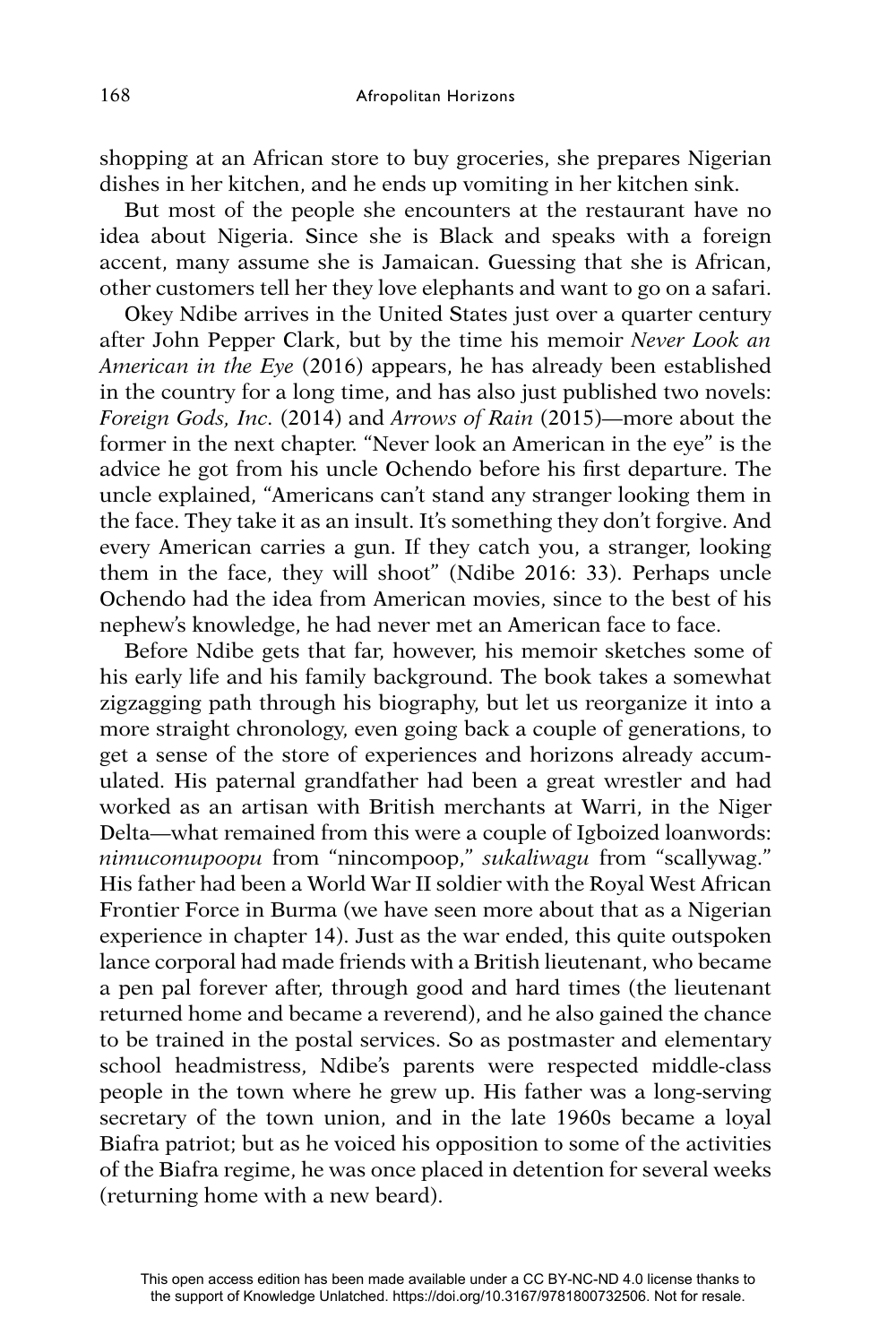Okey Ndibe himself was born in 1960, a few months before Nigerian Independence. He grew up learning of Britain, Obodo Oyibo, the land of white people—and of white magic, mystery, and power. Then a little later in his school years, there was talk of another important distant country, the Soviet Union. That was a place where according to *comanizim*, people owned everything in common. A remote white man named Kalu Mazi, with a big beard, had thought this up. The boy Ndibe was attracted by this as well.

To begin with, consequently, "America" came in only third place. Yet its influence would keep growing. There were those movies. Later in his youth he could buy copies of *Time* and *Newsweek* from street vendors. For more education he moved on to a college in Lagos to be trained in business administration. By then, however, he had found that he enjoyed writing, and soon enough he was working for a Lagos newspaper, the *African Concord.* He browsed in a bookstall in a local market place, too, and found books by John Steinbeck, Ernest Hemingway, James Baldwin, and others.

What made his life take another turn was a series of encounters with Chinua Achebe. A first fleeting contact had been when the famous author had happened to pass through Ndibe's boyhood home area. It certainly mattered more that later, as a journalist, he managed to arrange an interview with Achebe, then maintaining a home in Nsukka between his frequent stays in the United States. In a way, the interview was a disaster, as it turned out Ndibe's tape recorder had not worked. However, Achebe gracefully allowed a second attempt, and that probably made him remember that articulate young interviewer yet more clearly afterward.

And so, suddenly, while working away in Lagos, Ndibe receives an invitation from Achebe, American-based again, to come over as founding editor for a new journalistic enterprise, the *African Commentary*, conceived as a voice from the continent, a mouthpiece for the growing African community in North America. A first attempt to get an American visa is rejected; the second attempt succeeds through the brokerage of an American acquaintance in Lagos. Ndibe gets on a Nigeria Airways direct flight across the Atlantic.

He learns quickly that the New York winter is not like *harmattan*, the dry, cold wind that blows in over West Africa from the Sahara—it is much colder. He makes his way to the Massachusetts college town where he has his contacts, as mediated by Achebe. Among his first experiences is to be arrested as he waits at a bus stop—suspected of bank robbery, as his appearance matches the available description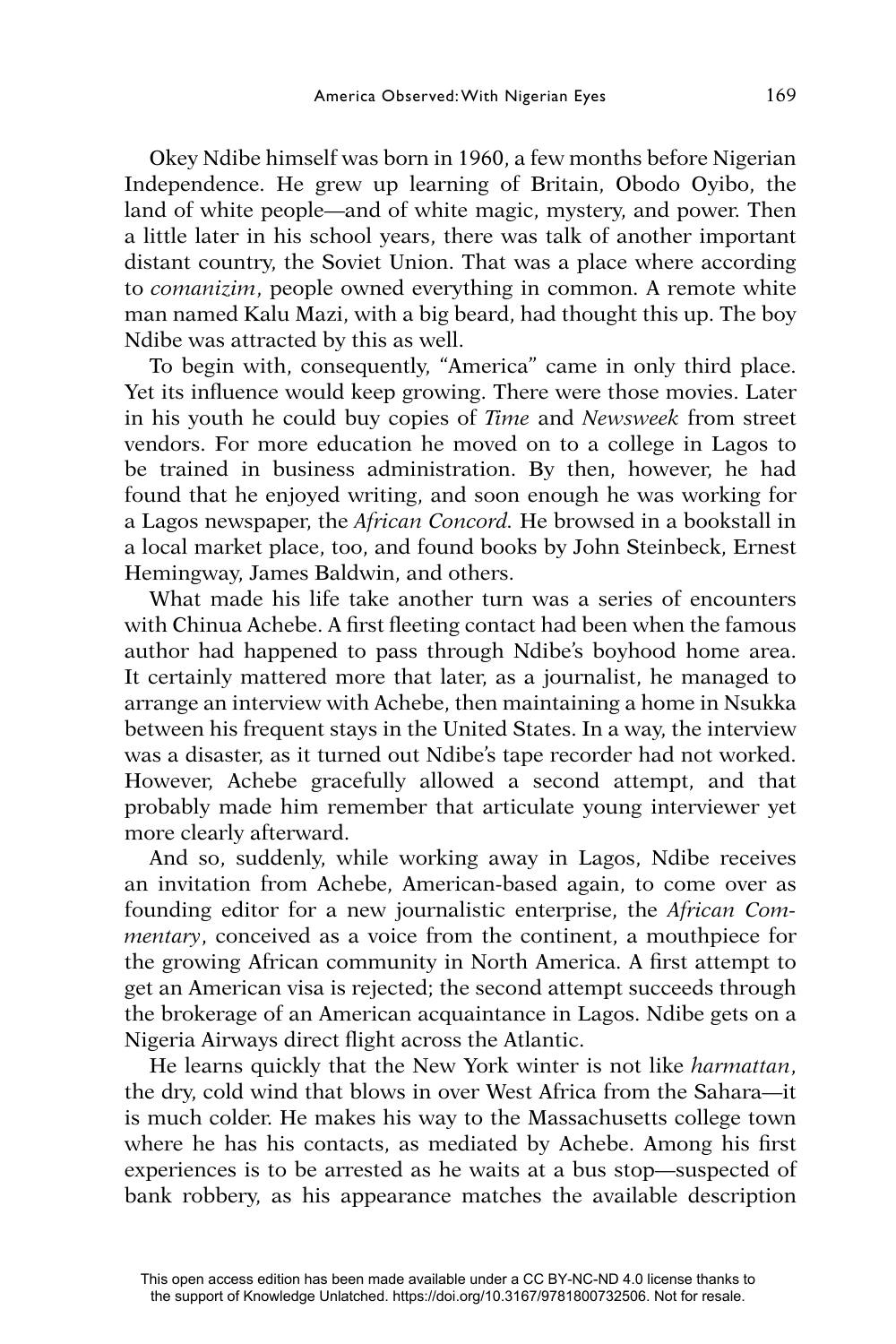of the culprit. Apart from rather fleeting contacts with American life, however, he seems soon to become somewhat encapsulated in a network of Nigerian expatriates. Gate crashing at parties with other bachelors, he gets to one where he finds a well-known, somewhat more elderly Nigerian academic visiting, and engages in an extended conversation with him. But it turns out that this gentleman's daughter, a local resident too, is also present, and has Ndibe join her on the dance floor. They begin dating, and eventually they marry. The only problem is that she is Yoruba, and Ndibe worries that his parents will not approve. But it works out, and so these two Nigerian Americans find themselves in an interethnic marriage.

The *African Commentary* project does not work out equally well. It is very underfunded. The American-based Nigerian academics behind it are better at offering intellectual capital than coming up with financial capital: Ndibe and contributors are badly paid if at all, and it is difficult to find outside investors. (Bill Cosby, the entertainer, shows some interest but then declines.) Chinua Achebe's interest is uneven, and he eventually withdraws. The publication fails, and Ndibe turns to make his living as a teacher and journalist (writing for both American and Nigerian publications), but remains in the United States. In 1996, he takes the oath as a new citizen—"so help me God."

Does that mean that he has to become any less Igbo, any less Nigerian? Not in Ndibe's mind—"naturalization is not a loss-gain dialectic but a gain-gain proposition," he writes. True, he does not suddenly take everything American for granted, but can observe and comment. He is struck, for one thing, by a notion of "personal space." You do not just show up at even a good friend's home, for example, but you make an appointment. With that goes the special relationship Americans have with their dogs, "a man's best friend." Nigerian dogs are not treated like that.

He volunteers to tell African folk tales to classes in his children's school. Igbo trickster stories about the Tortoise, stories he had heard as a child, turn out to be very popular, as are his storytelling techniques. At the University of Massachusetts, he makes his way into the Master of Fine Arts program, where John Edgar Wideman, established African American writer, and one Hungarian exile are among his teachers, both very encouraging. The early manuscript of *Arrows of Rain* keeps being reworked and reworked. When Wole Soyinka, in exile in the United States at the time, comes through as a visiting speaker, he, too, gets a copy of the manuscript, which he promises to read. Ndibe waits for those comments, and, finally, when he comes back with his family from a half-successful Christmas party with friends (he has sorely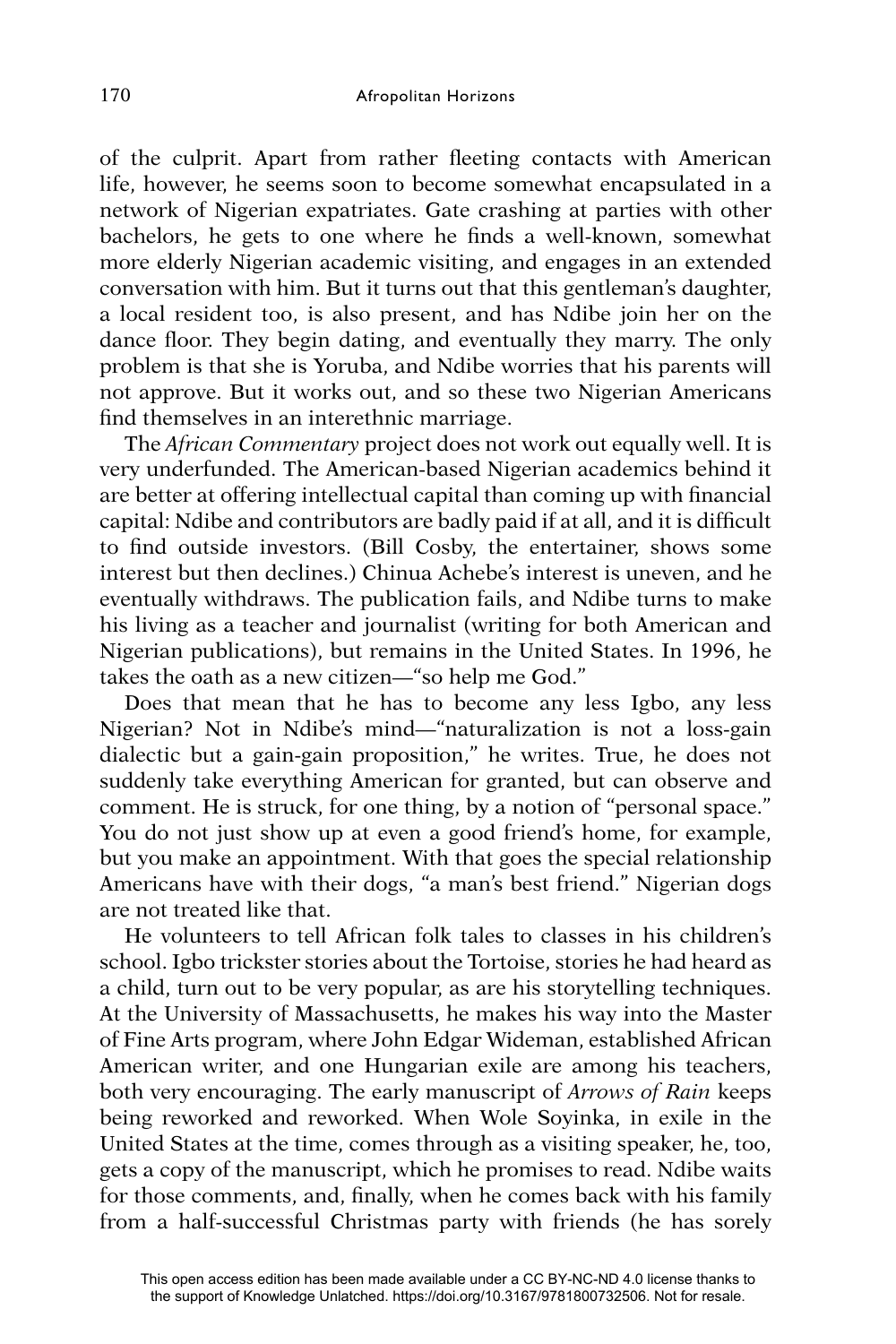missed Nigerian chicken-and-rice on the table), there is Soyinka's voice on the telephone answering machine, saying that he had found the manuscript "highly evocative."<sup>6</sup> (Set in a fictive country resembling Nigeria, *Arrows of Rain* features a hero assumed to be a madman, of no fi xed address but spending life on a beach, allegedly with a *mamiwata*  lover, and becoming a witness of the serial murder of prostitutes. And a general has just proclaimed himself president for life.)

Life goes on, with large and small matters. Ndibe is irritated at the bad reputation Nigerians are getting globally, in part because of those "419" Internet banking scams.<sup>7</sup> There is also the way his first name has a capacity to cause recurrent confusion, wherever Ndibe goes in the world. The full form is actually Okechukwu Ndibe, but it is common among the Igbo to use abbreviated forms—Chinua for Chinualumogu, for example—and Okey is a rather common version in Nigeria. But whenever someone whom he has not previously met is supposed to pick him up, and tries to identify him with the question "Are you Okey?" any stranger might hear "Are you OK?" and respond affirmatively. This happens at the airport in Trondheim, Norway, where a Ghanaian scholar going to the same Nordic Africa Institute conference on African literature gets the Ndibe treatment until the reception desk at the hotel points out that the real Okey Ndibe has already checked in.

All this time he makes regular home visits to Nigeria, to see his aging parents. At one point, he arranges a conference call so that his father can actually speak to his British pen pal, now an Anglican prelate, with whom he has corresponded since they met in Burma a half century earlier. The conversation is brief but cordial.

Then, not very much later, the day comes when there is an overseas call from his brother, telling him that his father has died. Okey Ndibe informs the reverend, and also arranges a journey to England for himself, to visit this family friend. He stays with him and his wife at their country home for a couple of days, reconstructing their interconnecting family pasts. The minister, it turns out, in those days when he was a young lieutenant, had actually not gone straight home from Burma, but had accompanied Northern Nigerian soldiers back to their home areas. And when he and his wife married in the mid-1960s, Ndibe's father had sent them a Hausa leather bag. Now they show it to him.

In sum, what have these American experiences of Nigerians been and what have been the American experiences of the Nigerians arriving among them? A common theme is the striking lack of knowledge, and perhaps just as often ignorance taken for knowledge, of Africa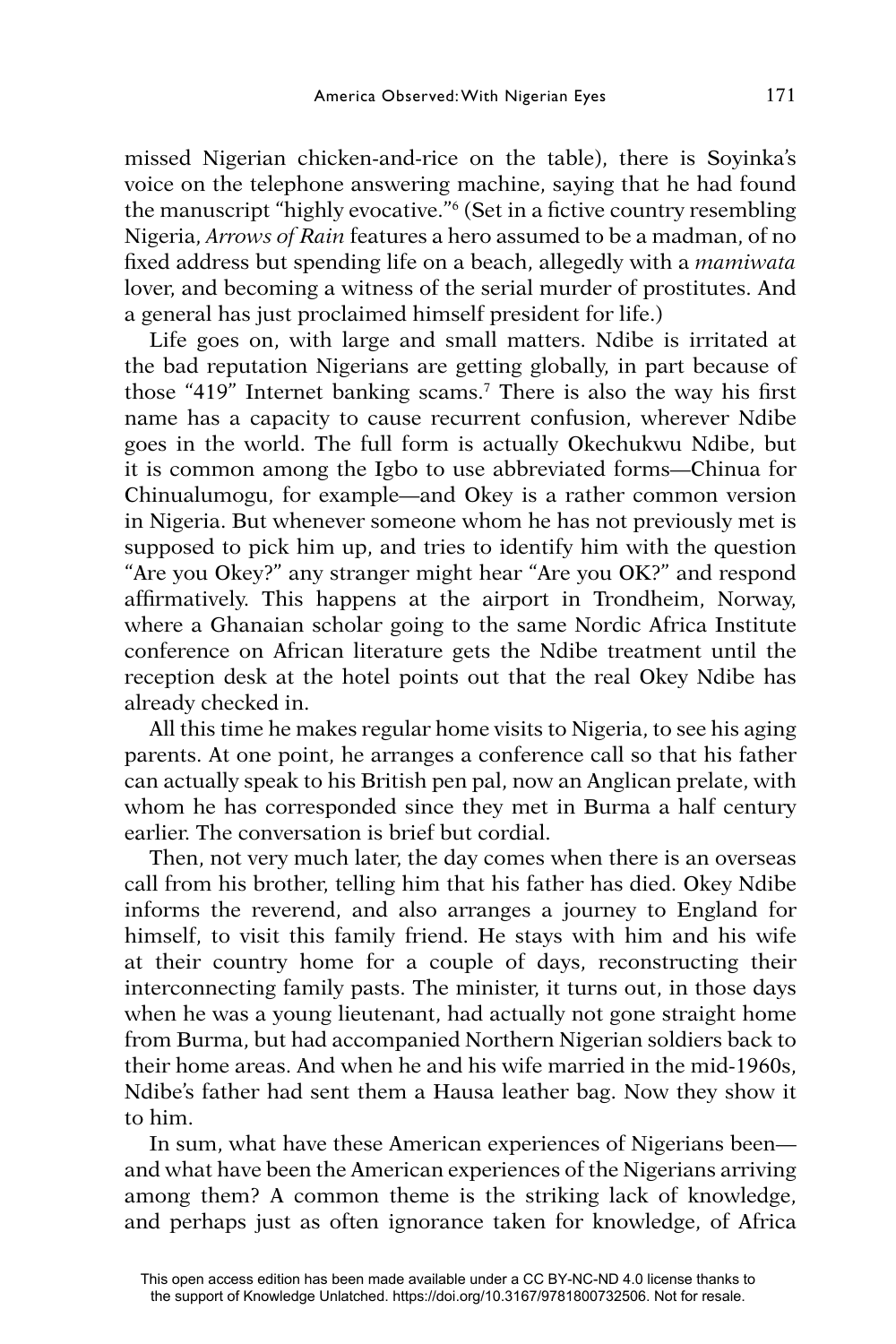and African life, probably especially among white Americans. Such experiences are sometimes amusing; at other times, simply irritating. John Pepper Clark's examples may be the most notable, although things did not necessarily get so much better with time. One could point out that there is some reciprocity of misunderstandings here: Okey Ndibe's uncle's premonition of what would happen if you look an American in the eye is a case in point. (American commentators have indeed been somewhat concerned about the ambiguities of soft power by way of Hollywood movies and other entertainment media.) Apart from such bumps and clashes, there are also those more subtle observations of the peculiarities of American everyday life, such as Ndibe's about "personal space," and personal relationships to dogs here we get varieties of ethnography.

For Nigerians spending some of their life in the United States, handling identity distinctions can clearly be a very complicated matter, situationally as well as over time.<sup>8</sup> There is the question of what to do with the label "African." Perhaps one senses that this, as understood by many less-informed and prejudiced Americans, may even now carry overtones of "primitive." But there can also be an irritation over the fact that many evidently more well-intentioned Americans lack the knowledge of all finer distinctions, using the term as a kind of nationality label. Consequently one feels deprived of a recognized identity as "Nigerian," or even "Igbo" or "Yoruba." These may still become significant, of course, on occasions when Nigerians come together in the United States.

There is, too, the problem of being a Black newcomer, in a country where other Black people have had centuries of a difficult past. No doubt much of the time the difference between the African migrants and African Americans is clear, and understood as important; but then the reaction to being categorized as a generalized "Black" may lead at other times to a kind or degree of identification with them. John Pepper Clark seems a little ambivalent on this point, critical of the "Black bourgeoisie" and yet wanting to travel in the Deep South. He rejects the advice to don an African robe for such travel, to advertise that he is not a Black American. We may remember from chapter 3 that Victor Uchendu, at about the same time, employed that trick of identity management doing field research among Navajo Indians.

Perhaps at times Africans in America believe that their hosts' lack of any real knowledge of Africa is of a special kind, having to do with old and enduring prejudices. There may be something to this, but other visitors to the great country have more or less parallel experiences. It seems to be one implication of being immersed in such greatness that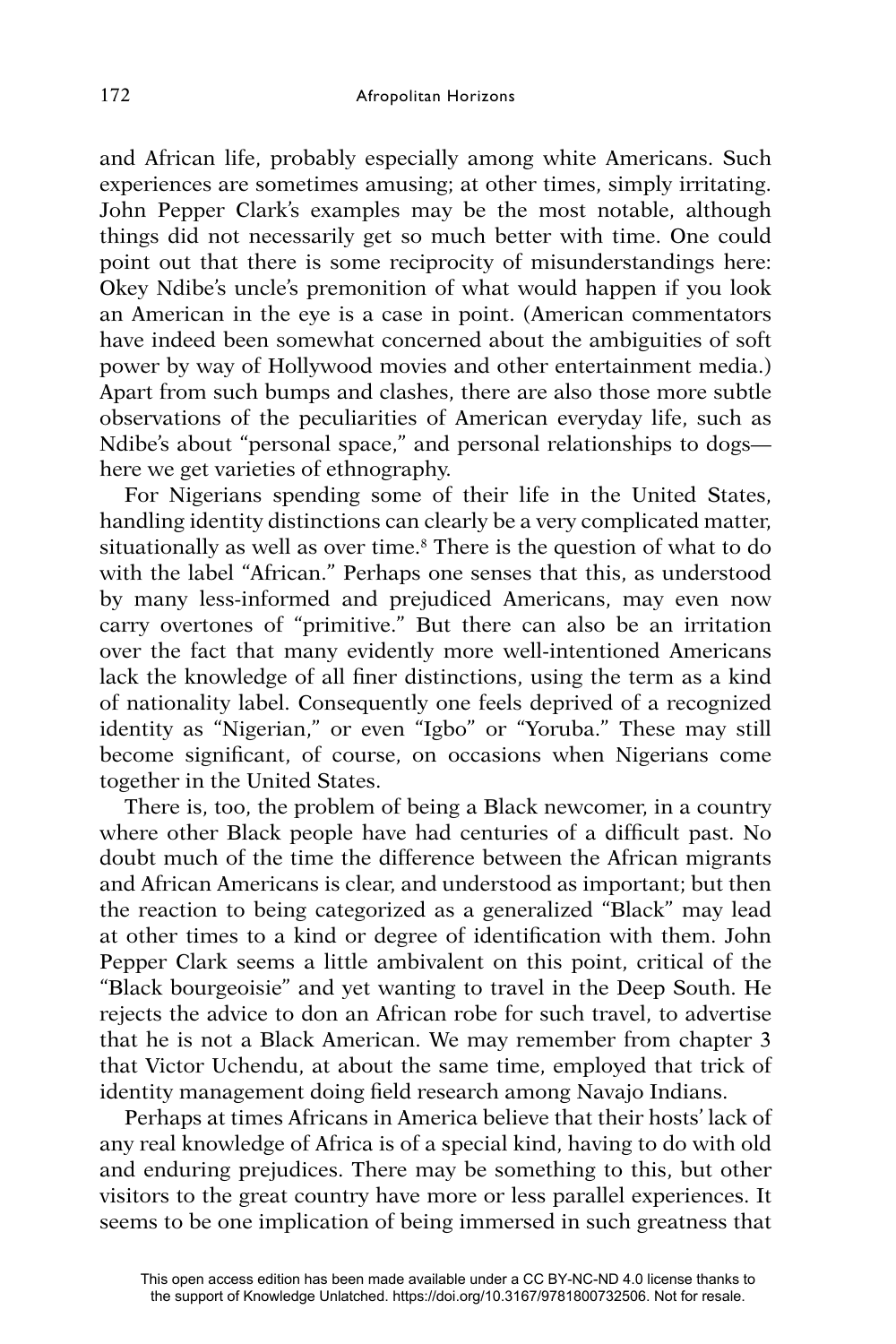you may not stumble into much knowledge about other parts of the world, or seek it out either.

Move to another part of the world, and consider the view of a prominent Singaporean.<sup>9</sup> Being from a quite small country, Singaporeans cannot so easily turn mostly inward—perhaps one could say that they will almost inevitably become "Singapolitans." By the time Simon Tay wrote *Alien Asian* (1997) in his thirties, he already had a growing public reputation at home. (Possibly one could compare him to the young John Pepper Clark several decades earlier.) The book drew on his columns "Fax from America," published regularly in the *Straits Times*, the leading Singapore newspaper, during a period when he studied for a law degree at Harvard University. But before that he had already been in a writer's program at the University of Iowa (the same one Amos Tutuola visited late in his life). Tay noted that his Asian and Asian American friends in the United States were where they wanted to be, but that many of them felt that Americans were keeping a distance from them. People he met, whose notion of Asia was hazy, could not quite figure out how Tay could be a Christian, rather than a Buddhist or something. And out of that feeling of otherness came the title for his book. "Aliens" was not only the official categorization for people who are neither citizens nor permanent residents; the term also suggested people who were "wholly different and perhaps dangerous." So the American mainstream had turned them into an opposite. In a later book, *Asia Alone* (2010), Simon Tay engages with future scenarios for the world. In a refashioned interdependency, he argues, globalization must read as "global-as-Asian," with the United States adapting to a new world situation. "Global-as-Asian" must penetrate Main Street, must reach those Americans who still do not take their shoes off when visiting an Asian home, and think sushi tastes better cooked.

While Nigerian eyes have been observing America, the eyes of Americans may occasionally have been observing the Nigerians arriving in their midst.10 Finally, we may attend to one such observer, of a certain prominence. This happens to be an American of Asian background: Amy Chua, now a law professor at Yale University, is American-born, the daughter of a young Philippine-Chinese couple who had recently arrived in the United States in pursuit of higher education. Like Simon Tay, she has written on scenarios for the global future, although what has contributed most to her public visibility is her book *Battle Hymn of the Tiger Mother* (2011), a memoir sardonically describing her toughminded childrearing practices—an international bestseller placing her on *Time* magazine's list of one hundred most influential people in the world.11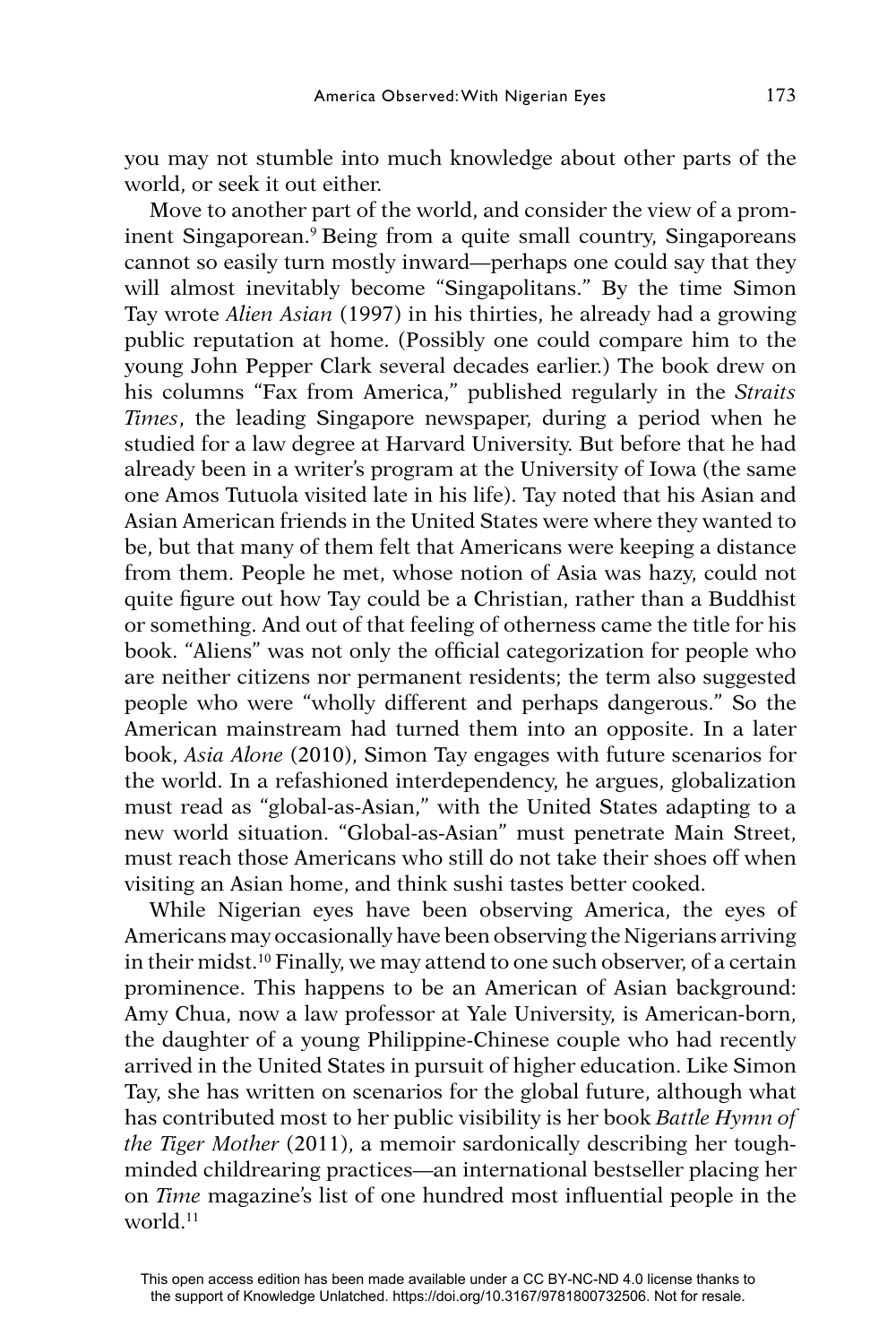Chua, however, has also continually engaged with issues of ethnicity, in America and elsewhere. *The Triple Package* (2014), with her husband and fellow Yale University law professor Jed Rubenfeld as coauthor, is another rather controversial book about how three personal characteristics—a superiority complex, insecurity, and impulse control have made members of some ethnic groups more successful than others in American society. These are Jews, Mormons, Cuban exiles, Indian Americans (not to be confused with American Indians, "Native Americans"), Chinese immigrants, and Nigerian Americans.

With slightly finer distinctions, Chua identifies the Yorubaboasting "an illustrious royal lineage and a once great empire"—and the Igbo, and notes Chinua Achebe's warning to his people of "dangers of hubris." Indeed, it could seem that the portrayals by Victor Uchendu of the Igbo at home, in his anthropological case study (see chapter 3), and by Cyprian Ekwensi of the Igbo migrants in the North, in his novel *Iska* (see chapter 5), have now taken the flight across the Atlantic.<sup>12</sup>

## **Notes**

- 1. Vilhelm Moberg's four novels about the Swedish migrant family were published in the 1940s and 1950s. Later, in the 1990s, a musical was also inspired by them.
- 2. *The Interesting Narrative of the Life of Olaudah Equiano* was first published in England in 1789. It has been republished in various forms and editions since then. Possibly the most readily accessible edition recently has been a selection in a series of Penguin classics (Equiano 2016). One might wonder what would have been a more likely Igbo spelling of the surname at the present time: Ekwianu?
- 3. Again, twenty years earlier Nwafor Orizu had also offered some comments on the United States, based on his student experience, in *Without Bitterness*  (1944). See the introduction, note 21.
- 4. At times he also used the name form John Pepper Clark-Bekederemo.
- 5. There are parallels here to Charles Piot's (2010; Piot with Batema 2019) studies of the fixation on the American visa lottery among Togolese, who have become increasingly pessimistic about the future of their own country. By 2017, "visa lottery" had become another xenophobic scare concept broadcast from Donald Trump's White House, not least when linked to African immigration.
- 6. Evidently, *Arrows of Rain* had the longest history in manuscript, although it was not the first to be published. When *Foreign Gods, Inc.* appeared in print, it had blurbs by both Soyinka and Wideman on the front cover. Soho Press, which took on all the books, is a New York publisher with fairly cosmopolitan tastes.
- 7. The "419" scams are also referred to in chapter 9; for a reference to an academic source, see note 5 in that chapter.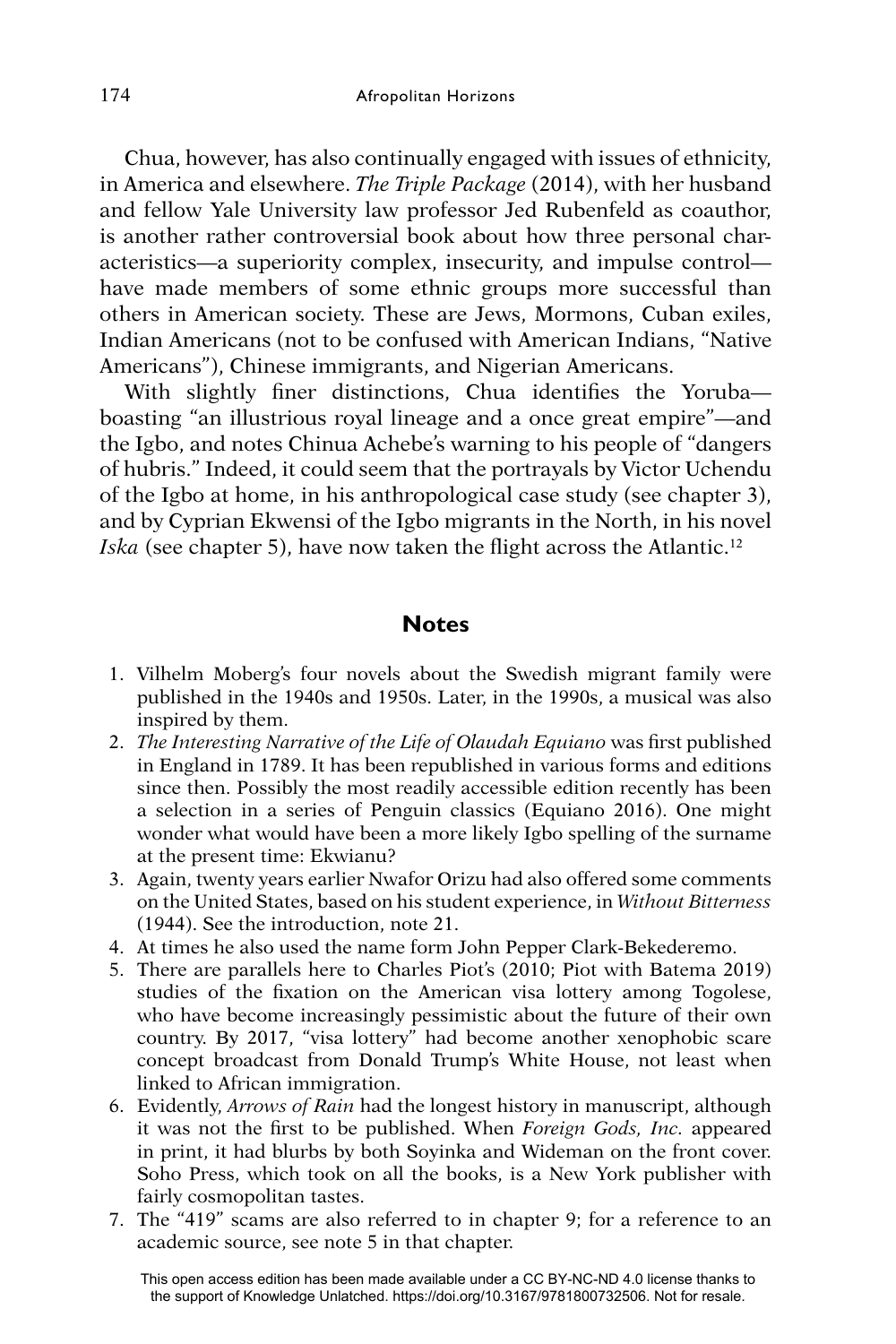- 8. In his book *Stigma and Culture*, on the complexity of Black cultural identities in the United States, Lorand Matory (2015: 370–446), himself an African American anthropologist with extensive research experience in Nigeria (see, for example, chapter 2) and with a Yoruba spouse, devotes a long chapter to these intricacies. A recent acclaimed novel, Tope Folarin's *A Particular Kind of Black Man* (2019), offers an intriguing view. The protagonist is born in Utah, of Nigerian parents, without much contact with their country of origin outside his immediate family; his mother, suffering from mental illness, returns to Nigeria when he and his brother are young children. After some time, a stepmother appears, a young Nigerian widow bringing her own children. Moving around Utah and Texas with the family, the boy gradually becomes more familiar with Black Americans, but it is clear that his struggling father is not enthusiastic about identifying with them. Yet, as a successful college student at a famous Black institution in the South and at a prosperous college in New England, he comes to move in Black American circles. He finds a girlfriend in these, and she finally convinces him that he should visit Nigeria and seek out his ailing mother. So there he goes: Lagos, and a reunion with her and with the extended kin group.
- 9. In a book on global future scenarios (Hannerz 2016), I discuss the writings of Simon Tay and Amy Chua, among others, more extensively.
- 10. On my shelf I find another book that also contributes to the network of American-Nigerian perspectives, while involving yet another passage: Marita Golden's autobiographical *Migrations of the Heart* (1983). Golden grew up in Washington, DC, became a 1960s Black American student activist there at a largely white university, moved on to New York for journalist training and practice, met the young Nigerian Tunde and married him, and went with him to Lagos to begin married life. But that did not work out, as it seems Tunde expected her to fit into the scene as a Yoruba-style wife and mother. So Golden returned to the United States.
- 11. Apart from *Battle Hymn of the Tiger Mother* and *The Triple Package*, Chua's books include several others on globalization and ethnicity (2003, 2007, 2018).
- 12. One could discern similarities between Chua's and Rubenfeld's view and the much earlier comparative study of achievement motivation among Nigerian ethnic groups by the psychological anthropologist Robert LeVine (1966). More recently, the Nigerian American sociologist Onoso Imoagene (2017) has also provided a positive view of the successes of secondgeneration Nigerians in the United States.

## **References**

- Adichie, Chimamanda Ngozi. 2009. *The Thing around Your Neck.* New York: Knopf.
- Chua, Amy. 2003. *World On Fire.* New York: Doubleday.
	- ———. 2007. *Day of Empire.* New York: Doubleday.
		- ———. 2011. *Battle Hymn of the Tiger Mother.* New York: Bloomsbury.

This open access edition has been made available under a CC BY-NC-ND 4.0 license thanks to the support of Knowledge Unlatched. https://doi.org/10.3167/9781800732506. Not for resale.